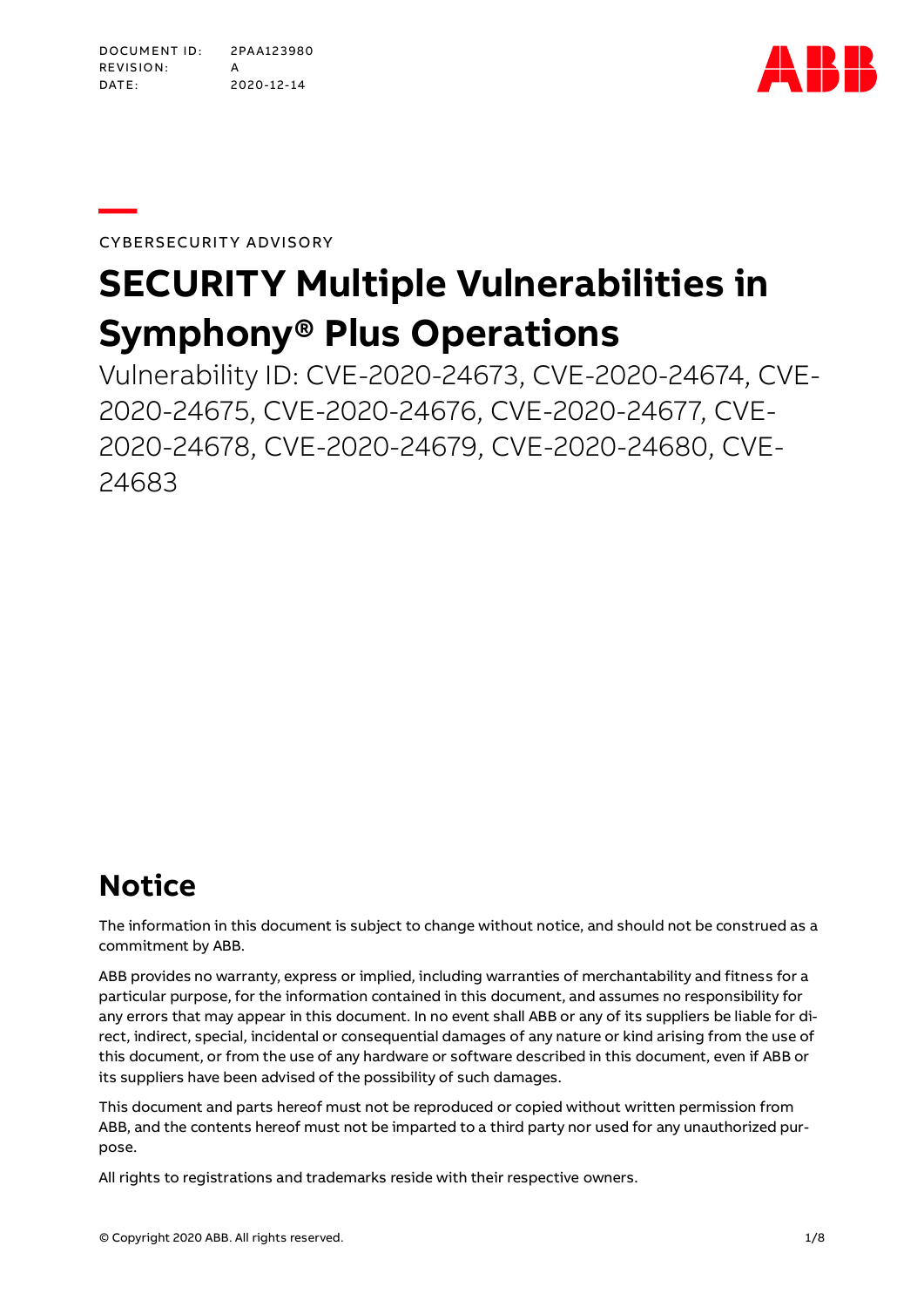DOCUMENT ID: 2PA A123980 CYBE RS ECU RIT Y A DVISORY RE VIS IO N: A DATE: 2020-12-14

# **Purpose**

ABB has a rigorous internal cybersecurity continuous improvement process which involves regular testing with industry leading tools and periodic assessments to identify potential product issues. Occasionally an issue is determined to be a design or coding flaw with implications that may impact product cybersecurity.

When a potential product vulnerability is identified or reported, ABB immediately initiates our vulnerability handling process. This entails validating the issue is in fact a product issue, identifying root causes, determining what related products may be impacted, developing a remediation, and notifying end users and ICS-CERT.

The resulting Cybersecurity Advisory intends to notify customers of the vulnerability and provide details on which products are impacted, how to mitigate the vulnerability or explain workarounds that minimize the potential risk much as possible. The release of a Cybersecurity Advisory should not be misconstrued as an affirmation or indication of an active threat or ongoing campaign targeting the products mentioned here. If ABB is aware of any specific threats it will be clearly mentioned in the communication.

The publication of this Cybersecurity Advisory is an example ABB's commitment to the user community in support of this critical topic. Responsible disclosure is an important element in the chain of trust we work to maintain with our many customers. The release of an Advisory provides timely information which is essential to help ensure our customers are fully informed. See details below.

# **Affected products**

ABB Ability™ Symphony® Plus:

- S+ Operations 1.1
- S+ Operations 2.0 (including all Service Packs)
- S+ Operations 2.1 Service Pack 1 (SP1) (for Melody & other Heritage systems)
- S+ Operations 2.1 Service Pack 2 (SP2)
- S+ Operations 3.0
- S+ Operations 3.1
- S+ Operations 3.2
- S+ Operations 3.3

### **Summary**

ABB has identified vulnerabilities in the product versions listed above. An update is available that resolves these vulnerabilities.

An attacker who successfully exploited one or more of these vulnerabilities could cause abuse the product functionality in various ways as described in the sections below.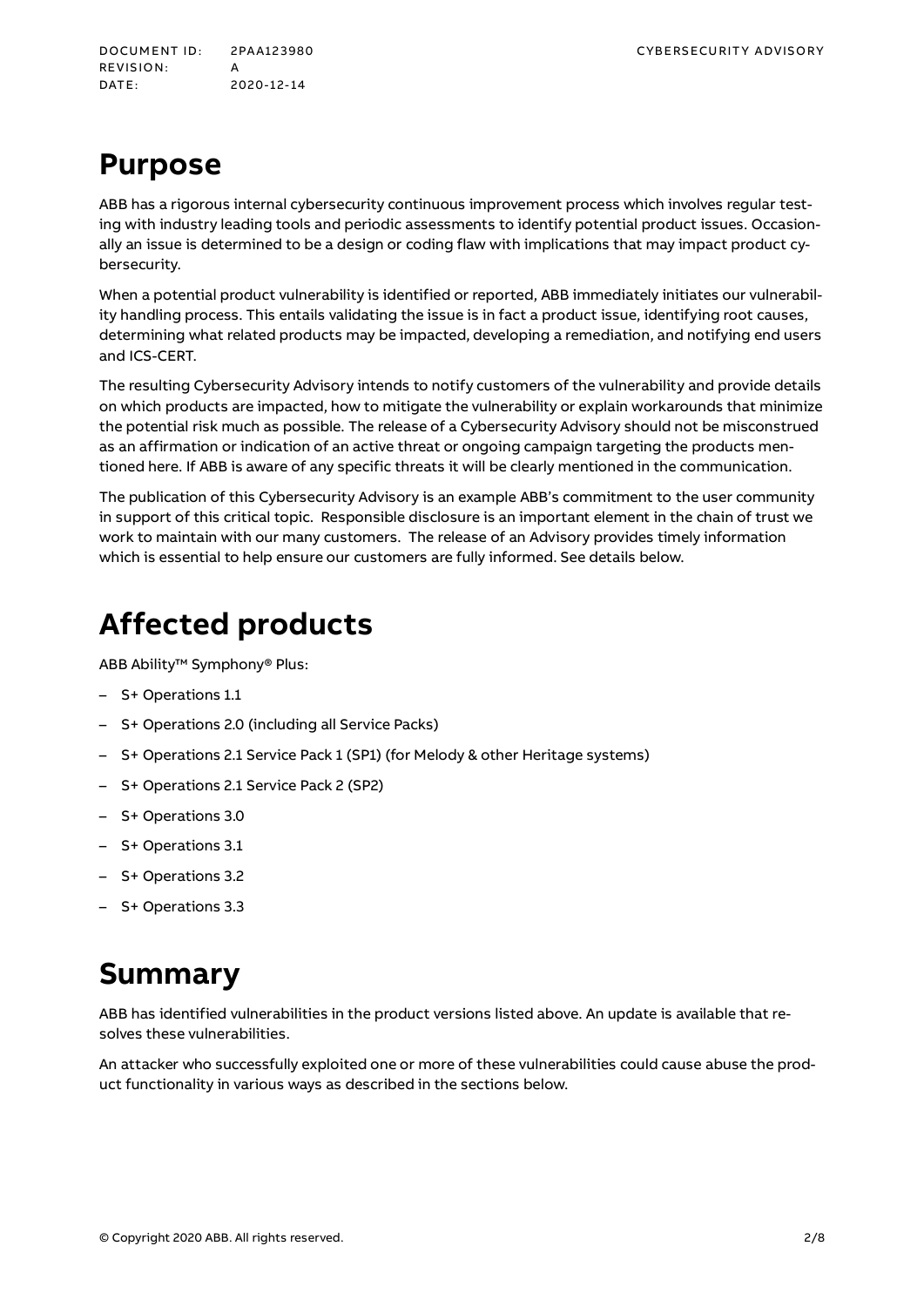DOCUMENT ID: 2PAA123980 CYBERS ECURITY ADVISORY REVISION: A DATE: 2020-12-14

# **Recommended immediate actions**

ABB advises all customers to review their installations to determine if they are using an impacted system as listed above, no further analysis or tools are needed to make this determination.

Users are advised to upgrade to the latest release of S+ Operations (Version 3.3 Service Pack 1) which addresses the announced vulnerabilities as well as other technical issues and enhancements.

For customers using a version of S+ Operations older than 3.x and who cannot move to the current major release, there will be three additional maintenance releases to address the vulnerabilities:

- S+ Operations 2.1 SP2 Rollup 2 (Harmony, SD and Freelance only planned release: Q4 2020)
- S+ Operations 2.2 (Melody and Procontrol P14 systems only planned release: Q1 2021)
- S+ Operations 2.2 Rollup 1 (for Procontrol P13 systems only planned release: Q3 2021)

End users who are unable to install one of these updates should immediately look to implement the Mitigation and Workarounds listed below as this will restrict an attacker's ability to compromise these systems.

# **Vulnerability severity**

The severity assessment has been performed by using the FIRST Common Vulnerability Scoring System (CVSS) v3.1. The CVSS Environmental Score, which can affect the vulnerability severity, is not provided in this advisory since it reflects the potential impact of a vulnerability within the end user organizations' computing environment; end user organizations are therefore recommended to analyze their situation and specify the Environmental Score.

#### **CVE-2020-24673 - SQL Injection**

| CVSS v3.1 Base Score:     | 9.8 (Critical)                                                     |
|---------------------------|--------------------------------------------------------------------|
| CVSS v3.1 Temporal Score: | 9.1 (Critical)                                                     |
| CVSS v3.1 Vector:         | AV:N/AC:L/PR:N/UI:N/S:U/C:H/I:H/A:H/E:F/RL:O/RC:C                  |
| CVSS v3.1 Link:           | https://www.first.org/cvss/calcula-                                |
|                           | tor/3.1#CVSS:3.1/AV:N/AC:L/PR:N/UI:N/S:U/C:H/I:H/A:H/E:F/RL:O/RC:C |
| NVD Summary:              | https://nvd.nist.gov/vuln/detail/CVE-2020-24673                    |

#### **CVE-2020-24674 - Improper Authorization**

| CVSS v3.1 Base Score:     | 8.8 (High)                                                         |
|---------------------------|--------------------------------------------------------------------|
| CVSS v3.1 Temporal Score: | 8.4 (Hiah)                                                         |
| CVSS v3.1 Vector:         | AV:N/AC:L/PR:L/UI:N/S:U/C:H/I:H/A:H/E:H/RL:O/RC:C                  |
| $CVSS v3.1$ Link:         | https://www.first.org/cvss/calcula-                                |
|                           | tor/3.1#CVSS:3.1/AV:N/AC:L/PR:L/UI:N/S:U/C:H/I:H/A:H/E:H/RL:O/RC:C |
| NVD Summary:              | https://nvd.nist.gov/vuln/detail/CVE-2020-24674                    |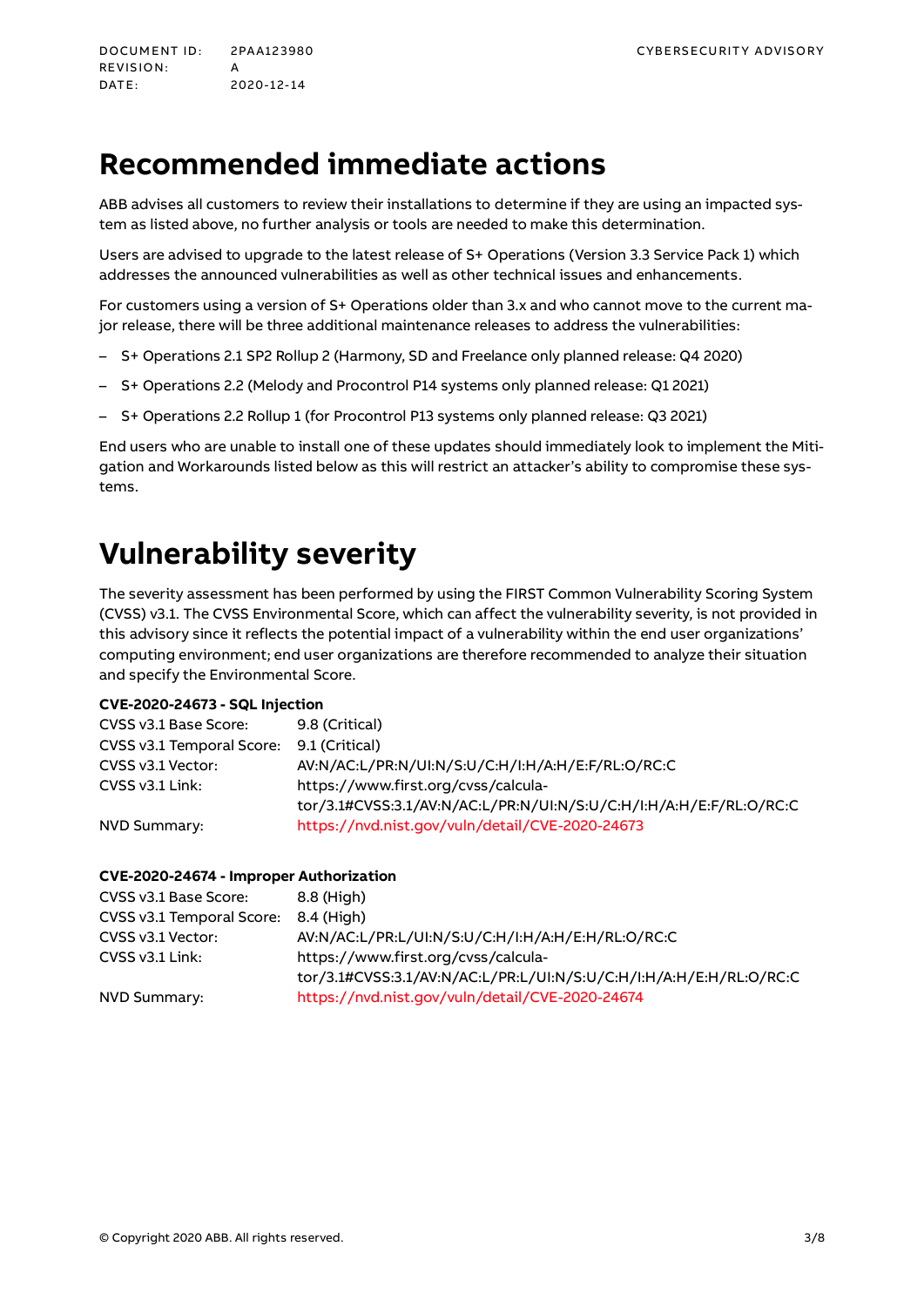#### **CVE-2020-24675 - Weak Authentication**

| CVSS v3.1 Base Score:     | 9.8 (Critical)                                                     |
|---------------------------|--------------------------------------------------------------------|
| CVSS v3.1 Temporal Score: | 9.6 (Critical)                                                     |
| CVSS v3.1 Vector:         | AV:N/AC:L/PR:N/UI:N/S:U/C:H/I:H/A:H/E:H/RL:W/RC:C                  |
| $CVSS v3.1$ Link:         | https://www.first.org/cvss/calcula-                                |
|                           | tor/3.1#CVSS:3.1/AV:N/AC:L/PR:N/UI:N/S:U/C:H/I:H/A:H/E:H/RL:W/RC:C |
| NVD Summary:              | https://nvd.nist.gov/vuln/detail/CVE-2020-24675                    |

### **CVE-2020-24676 - Insecure Windows Services**

| CVSS v3.1 Base Score:     | 7.8 (High)                                                    |
|---------------------------|---------------------------------------------------------------|
| CVSS v3.1 Temporal Score: | 7.2 (Hiah)                                                    |
| CVSS v3.1 Vector:         | AV:L/AC:L/PR:L/UI:N/S:U/C:H/I:H/A:H/E:F/RL:O                  |
| CVSS v3.1 Link:           | https://www.first.org/cvss/calcula-                           |
|                           | tor/3.1#CVSS:3.1/AV:L/AC:L/PR:L/UI:N/S:U/C:H/I:H/A:H/E:F/RL:O |
| NVD Summary:              | https://nvd.nist.gov/vuln/detail/CVE-2020-24676               |

#### **CVE-2020-24677 - Web Application Security**

| CVSS v3.1 Base Score:     | 8.8 (High)                                                         |
|---------------------------|--------------------------------------------------------------------|
| CVSS v3.1 Temporal Score: | 8.4 (Hiah)                                                         |
| CVSS v3.1 Vector:         | AV:N/AC:L/PR:L/UI:N/S:U/C:H/I:H/A:H/E:H/RL:O/RC:C                  |
| CVSS v3.1 Link:           | https://www.first.org/cvss/calcula-                                |
|                           | tor/3.1#CVSS:3.1/AV:N/AC:L/PR:L/UI:N/S:U/C:H/I:H/A:H/E:H/RL:O/RC:C |
| NVD Summary:              | https://nvd.nist.gov/vuln/detail/CVE-2020-24677                    |

#### **CVE-2020-24678 - Privilege Escalation**

| CVSS v3.1 Base Score:                | 8.8 (High)                                                         |
|--------------------------------------|--------------------------------------------------------------------|
| CVSS v3.1 Temporal Score: 8.4 (High) |                                                                    |
| CVSS v3.1 Vector:                    | AV:N/AC:L/PR:L/UI:N/S:U/C:H/I:H/A:H/E:H/RL:O/RC:C                  |
| $CVSS v3.1$ Link:                    | https://www.first.org/cvss/calcula-                                |
|                                      | tor/3.1#CVSS:3.1/AV:N/AC:L/PR:L/UI:N/S:U/C:H/I:H/A:H/E:H/RL:O/RC:C |
| NVD Summary:                         | https://nvd.nist.gov/vuln/detail/CVE-2020-24678                    |

#### **CVE-2020-24679 - Denial of Service**

| CVSS v3.1 Base Score:     | 7.5 (High)                                                           |
|---------------------------|----------------------------------------------------------------------|
| CVSS v3.1 Temporal Score: | 6.7 (Medium)                                                         |
| CVSS v3.1 Vector:         | AV:N/AC:L/PR:N/UI:N/S:U/C:N/I:N/A:H/E:P/RL:O                         |
| CVSS v3.1 Link:           | https://www.first.org/cvss/calcula-                                  |
|                           | tor/3.1#CVSS:3.1/AV:N/AC:L/PR:N/UI:N/S:U/C:N/I:N/A:H/E:P/RL:O/AR:H/M |
|                           | AV:N/MA:L                                                            |
| NVD Summary:              | https://nvd.nist.gov/vuln/detail/CVE-2020-24679                      |

#### **CVE-2020-24680 - Improper Credential Storage**

| CVSS v3.1 Base Score:     | 7.0 (High)                                                         |
|---------------------------|--------------------------------------------------------------------|
| CVSS v3.1 Temporal Score: | 7.0 (High)                                                         |
| CVSS v3.1 Vector:         | AV:L/AC:H/PR:L/UI:N/S:U/C:H/I:H/A:H/E:H/RL:U/RC:C                  |
| $CVSS v3.1$ Link:         | https://www.first.org/cvss/calcula-                                |
|                           | tor/3.1#CVSS:3.1/AV:L/AC:H/PR:L/UI:N/S:U/C:H/I:H/A:H/E:H/RL:U/RC:C |
| NVD Summary:              | https://nvd.nist.gov/vuln/detail/CVE-2020-24680                    |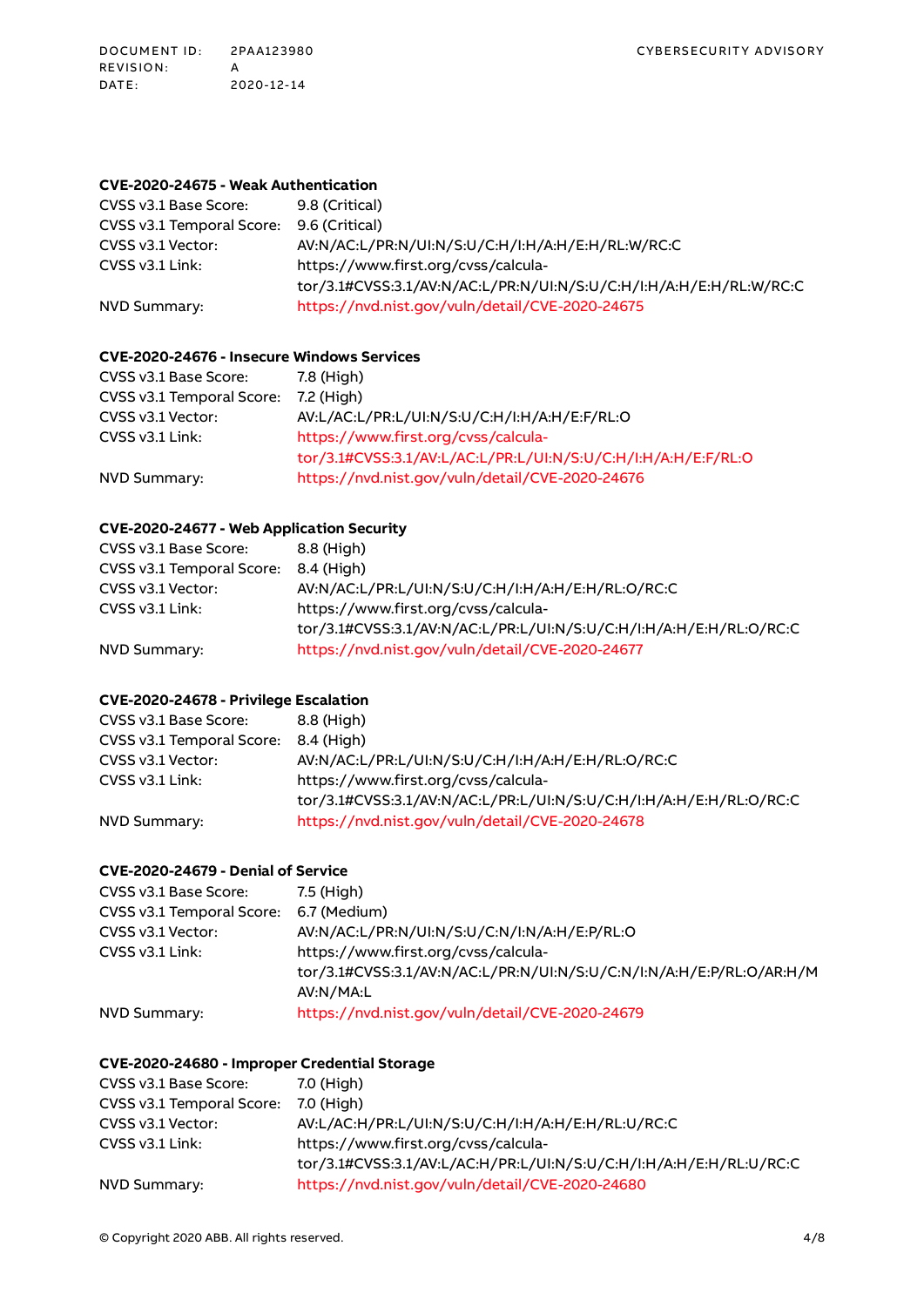DOCUMENT ID: 2PA A123980 CYBERS ECURITY ADVISORY RE VIS IO N: A DATE: 2020-12-14

#### **CVE-2020-24683 – Authentication Bypass**

CVSS v3.1 Base Score: 9.8 (Critical) CVSS v3.1 Temporal Score: 9.1 (Critical) CVSS v3.1 Vector: CVSS:3.1/AV:N/AC:L/PR:N/UI:N/S:U/C:H/I:H/A:H/E:F/RL:O/RC:C CVSS v3.1 Link: https://www.first.org/cvss/calculator/3.1#CVSS:3.1/AV:N/AC:L/PR:N/UI:N/S:U/C:H/I:H/A:H/E:F/RL:O/RC:C NVD Summary: <https://nvd.nist.gov/vuln/detail/CVE-2020-24683>

### **Vulnerability details**

ABB is aware that S+ Operations contains several vulnerabilities which require user attention:

#### 1. **CVE-2020-24673 - SQL Injection**

A successful SQL injection exploit can read sensitive data from the database, modify database data (Insert/Update/Delete), execute administration operations on the database (such as shutdown the DBMS), recover the content of a given file present on the DBMS file system and in some cases issue commands to the operating system. This can lead to a loss of confidentiality and data integrity or even affect the product behavior and its availability.

#### 2. **CVE-2020-24674 - Improper Authorization**

Not all S+ Operations commands correctly check user permission as expected. Authenticated but Unauthorized remote users could execute a Denial-of-Service (DoS) attack, execute arbitrary code, or obtain more privilege than intended on the machines.

#### 3. **CVE-2020-24675 - Weak Authentication**

It is possible that an unauthenticated user could inject values to the Operations history server or ultimately write values to the controlled process.

#### 4. **CVE-2020-24676 - Insecure Windows Services**

Some services can be vulnerable to privilege escalation attacks. An unprivileged (but authenticated) user could execute arbitrary code and result in privilege escalation, depending on the user that the service runs as.

#### 5. **CVE-2020-24677 - Web Application Security**

Vulnerabilities in the S+ Operations web applications can lead to a possible code execution and privilege escalation, redirect the user somewhere else or download unwanted data.

#### 6. **CVE-2020-24678 - Privilege Escalation**

An authenticated user might execute malicious code under the user context and take control of the system. S+ Operations database is affected by multiple vulnerabilities such as the possibility to allow remote authenticated users to gain high privileges.

#### 7. **CVE-2020-24679 - Denial of Service**

A S+ Operations service is subject to a DoS by special crafted messages. An attacker might use this flaw to make it crash or even execute arbitrary code on the machine where the service is hosted.

#### 8. **CVE-2020-24680 - Improper Credential Storage**

The passwords of internal users (not Windows Users) are encrypted but improperly stored in a database.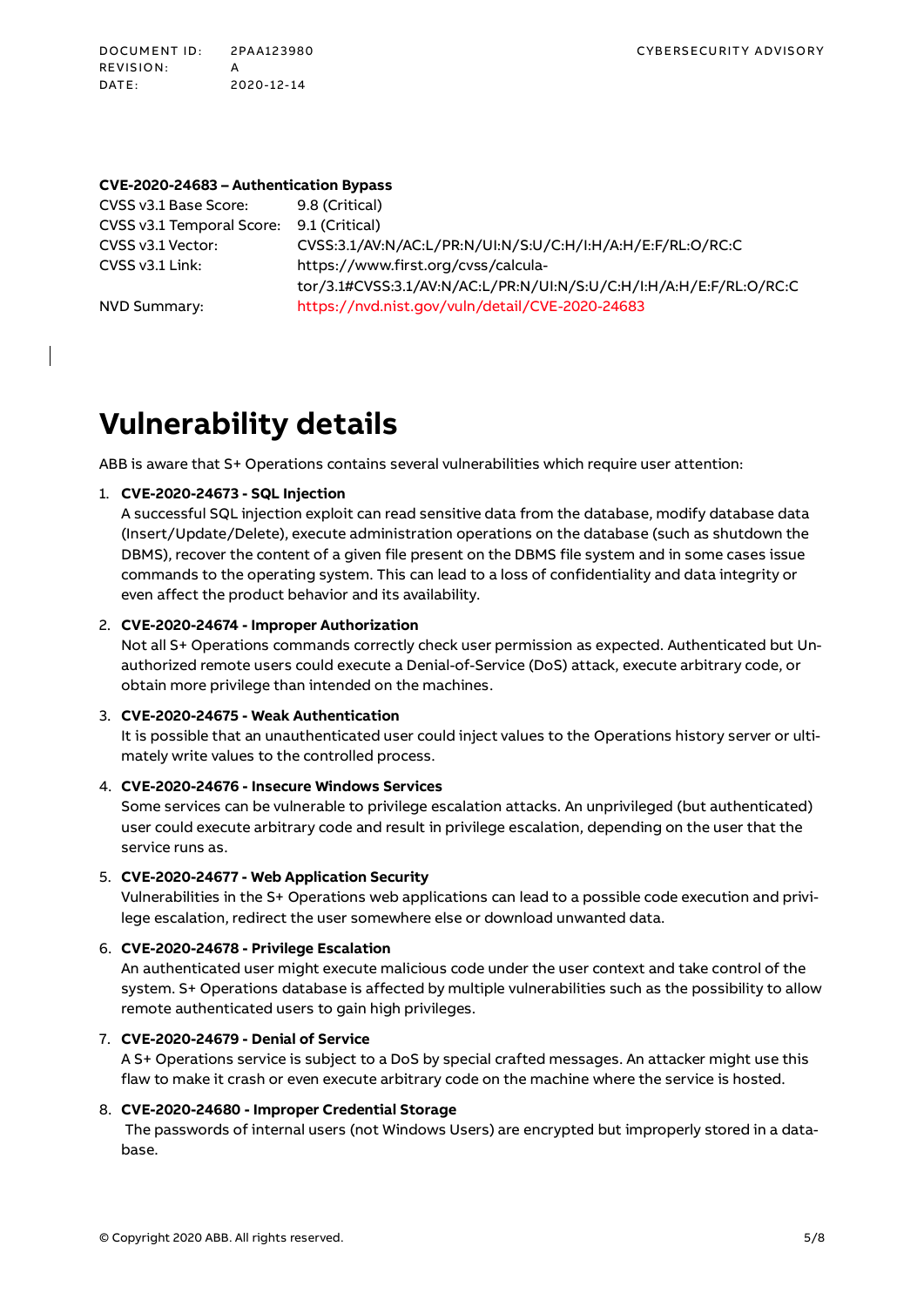DOCUMENT ID: 2PA A123980 CYBE RS ECU RIT Y A DVISORY RE VIS IO N: A DATE: 2020-12-14

#### 9. **CVE-2020-24683 - Authentication Bypass**

The affected versions of S+ Operations (version 2.1 SP1 and earlier) used an approach for user authentication which relies on validation at the client node (client-side authentication). This is not as secure as having the server validate a client application before allowing a connection. Therefore, if the network communication or endpoints for these applications are not protected, unauthorized actors can bypass authentication and make unauthorized connections to the server application.

# **Mitigating factors**

The vulnerabilities announced in this Advisory for S+ Operations require that an attacker has access to the system network and hosts which are generally expected to be protected.

S+ Operations is NOT recommended to be exposed directly to Internet connections. If S+ Operation is placed into a DMZ which is not properly configured, then S+ Operations Web Applications may be remotely exploitable via some the vulnerabilities contained in this advisory.

To reduce the attack surface an important mitigation is to restrict network access. Methods for preventing unauthorized access to nodes on the system include but are not limited to the usage of IPsec (see "8VZZ001006T0001 - [Symphony Plus Secure deployment guide for Windows 10 and Server 2016/2019"](https://search.abb.com/library/Download.aspx?DocumentID=8VZZ001006T0001&LanguageCode=en&DocumentPartId=&Action=Launch)) and by separating the S+ Operations client-server network from other networks with firewalls.

Another mitigation against attack is to ensure that only authorized persons have access to user accounts on the system nodes and proper protections against malicious code (like antivirus, security patches, recommended settings in "8VZZ001006T0001 - [Symphony Plus Secure deployment guide for](https://search.abb.com/library/Download.aspx?DocumentID=8VZZ001006T0001&LanguageCode=en&DocumentPartId=&Action=Launch)  [Windows 10 and Server 2016/2019"](https://search.abb.com/library/Download.aspx?DocumentID=8VZZ001006T0001&LanguageCode=en&DocumentPartId=&Action=Launch) are applied and periodically updated. This also includes any user accounts accessing the system via remote tools like Remote Desktop.

### **Workarounds**

Isolate S+ Operations network and Control System Domain from all external network connections.

## **Frequently Asked Questions**

#### **What is the scope of the vulnerability?**

An attacker who successfully exploits the vulnerabilities listed may be able to modify plant operation data, alter reports and possibly send operating commands to the control system. Additionally, with escalated privileges the attacker could use the node to run arbitrary code and launch lateral attacks on other plant control system nodes.

#### **What causes the vulnerability?**

The listed vulnerabilities are caused by unchecked buffer size or input data, improper storage of sensitive data or incorrect implementation of the authentication/authorization mechanism and more. See section "Vulnerability details" above.

#### **What is the affected product?**

All previous releases of S+ Operations (version 3.3 and earlier).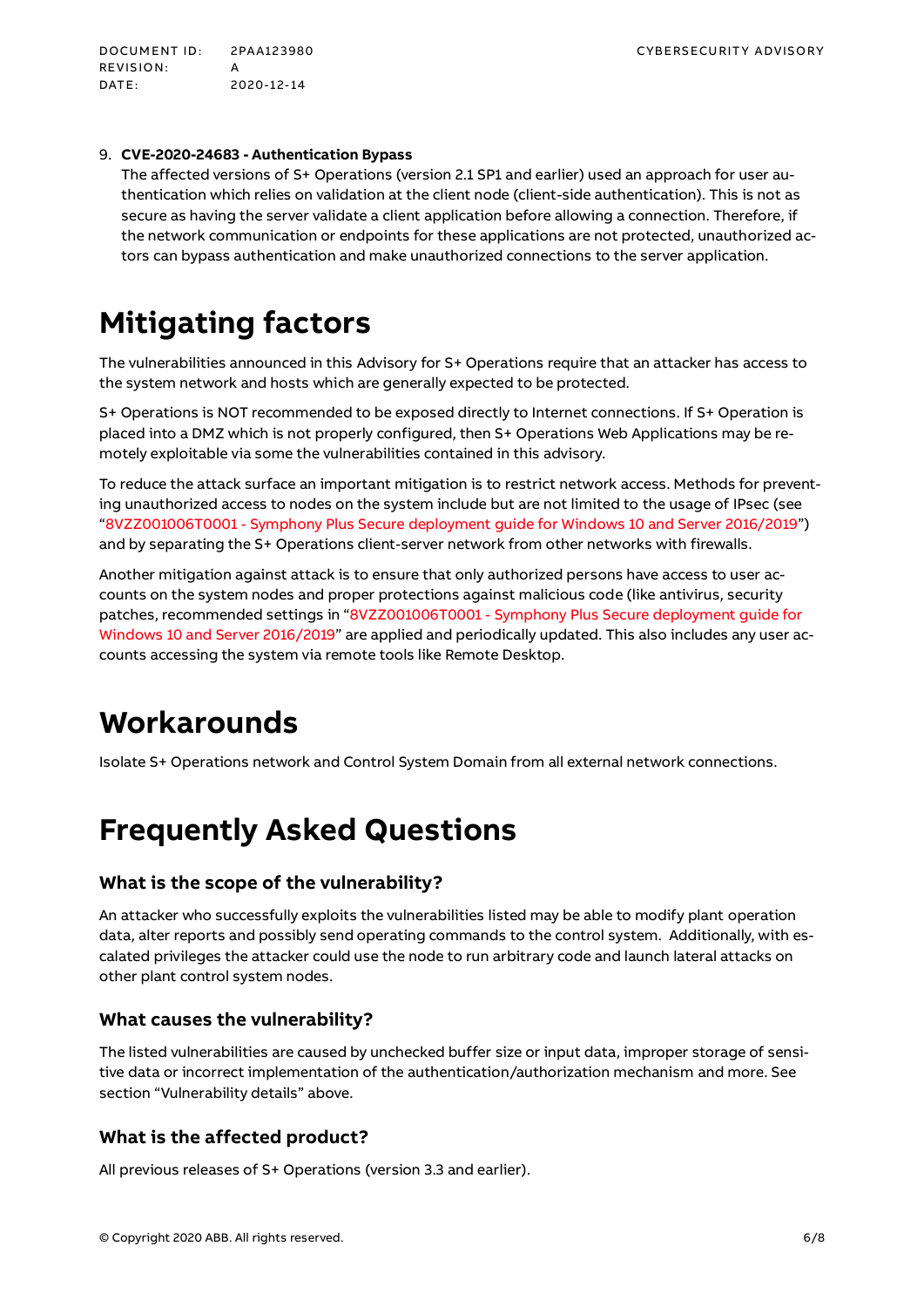DOCUMENT ID: 2PA A123980 CYBE RS ECU RIT Y A DVISORY RE VIS IO N: A DATE: 2020-12-14

### **What might an attacker use the vulnerability to do?**

An attacker who successfully exploited these vulnerabilities could prevent legitimate access to an affected system node, leading to a loss of its availability, or remotely cause an affected system node to stop. An attacker could also take control of the system, insert and run arbitrary code in a system node, gain higher privileges and obtain unauthorized access, leading to a loss of data confidentiality and integrity.

### **How could an attacker exploit the vulnerability?**

An attacker could try to exploit the vulnerabilities by creating a specially crafted message to the S+ Operations services or SQL database, executing arbitrary code, stealing sensitive data or gaining higher privileges. This would require that the attacker has access to the system network, by connecting to the network either directly or through a wrongly configured or penetrated firewall, or that he installs malicious software on a system node or otherwise infects the network with malicious software. Recommended practices help mitigate such attacks, see section "Mitigating factors" above.

### **Could the vulnerability be exploited remotely?**

Yes, S+ Operations Web Applications could expose functionality outside the local control system network. Further, some of the listed vulnerabilities can allow a remote authenticated attacker who has network access to escalate privileges, gain unauthorized access, and then use that to attempt lateral propagation to other control system nodes. Recommended practices include that process control systems are physically protected, have no direct connections to the Internet, and are separated from other networks by means of a firewall system that has a minimal number of ports exposed.

### **What does the update do?**

The update removes the above listed vulnerabilities by modifying the way how Symphony Plus Operations validates messages, authenticates users, verifies input data, and checks permissions.

### **When this security advisory was issued, had this vulnerability been publicly disclosed?**

No, ABB identified these vulnerabilities through internal testing and reviews.

### **When this security advisory was issued, had ABB received any reports that this vulnerability was being exploited?**

No, ABB had not received any information indicating that this vulnerability had been exploited when this security advisory was originally issued.

### **Support**

For additional instructions and support please contact your local ABB service organization. For contact information, se[e www.abb.com/contactcenters.](http://www.abb.com/contactcenters)

Information about ABB's cybersecurity program and capabilities can be found a[t www.abb.com/cyber](http://www.abb.com/cybersecurity)[security.](http://www.abb.com/cybersecurity)